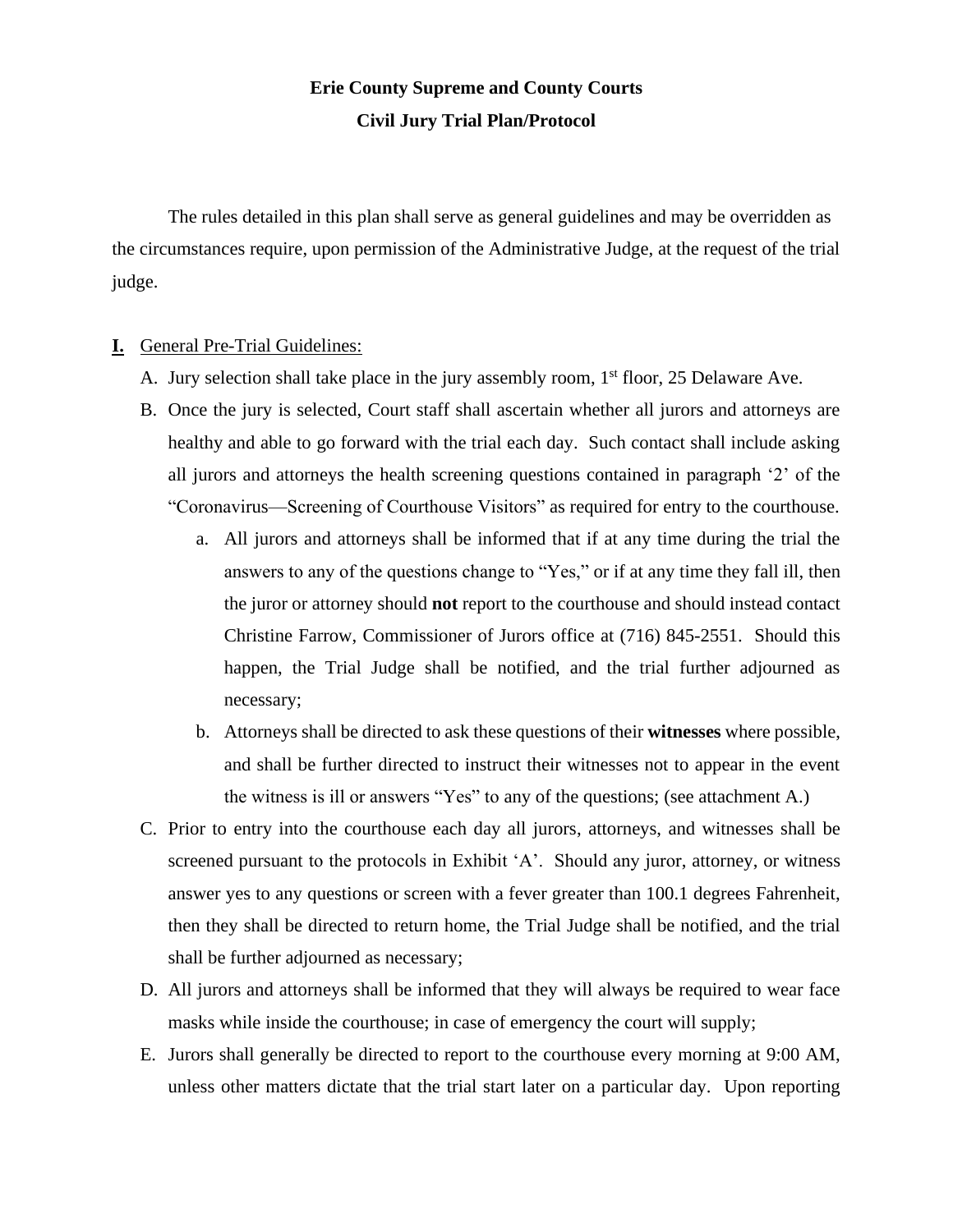jurors shall be directed to the designated courtroom where they will wait until the trial is ready to commence. Socially distant markers will be placed on seating in the courtroom to direct where jurors should sit;

- F. Two designated courtrooms shall be utilized for the conduct of the trial; one for evidence presentation (Evidence Presentation Courtroom) and one for use as juror breakroom.
- G. To the extent practicable, no other court business shall be scheduled during the trial;
- H. Attorneys, jurors, and witnesses will be encouraged to sanitize regularly with courtprovided hand sanitizer which will be made available in all courtrooms;
- I. Disposable gloves will be made available in all courtrooms;

## **II.** Cleaning and Distancing Procedures

- A. Prior to the commencement of the trial each day and at the close of the trial each day, the courtrooms, and jury deliberation room within same shall be cleaned following enhanced cleaning procedures that shall include, at a minimum, the following:
	- a. The wiping down of all juror seating, witness seating, attorney seating, and judicial seating with disinfectant;
	- b. The wiping down of all microphones with disinfectant;
	- c. The wiping down of all tables, podiums, and the bench with disinfectant;
- B. During the course of the trial, the attorney podium and microphone shall be wiped down with disinfectant by the attorneys between every set of testimony where an attorney switches to use the podium (i.e.: between direct and cross-examination), or the attorney shall be permitted to ask questions from counsel table;
- C. During the trial, the witness box, witness chair, and witness microphone shall be wiped down with disinfectant by court staff between each witness; unless courtroom set up allows for separate seating for each witness;
- D. During the trial, the jury shall sit in the designated area of the courtroom which will be defined prior to commencement of the trial. Socially distant seat markings shall be placed indicating where jurors shall sit;

## **III.**Conduct of the Trial

A. The court shall endeavor not to schedule other matters during the trial so as to commence the trial each morning as near as possible to 9:30 AM.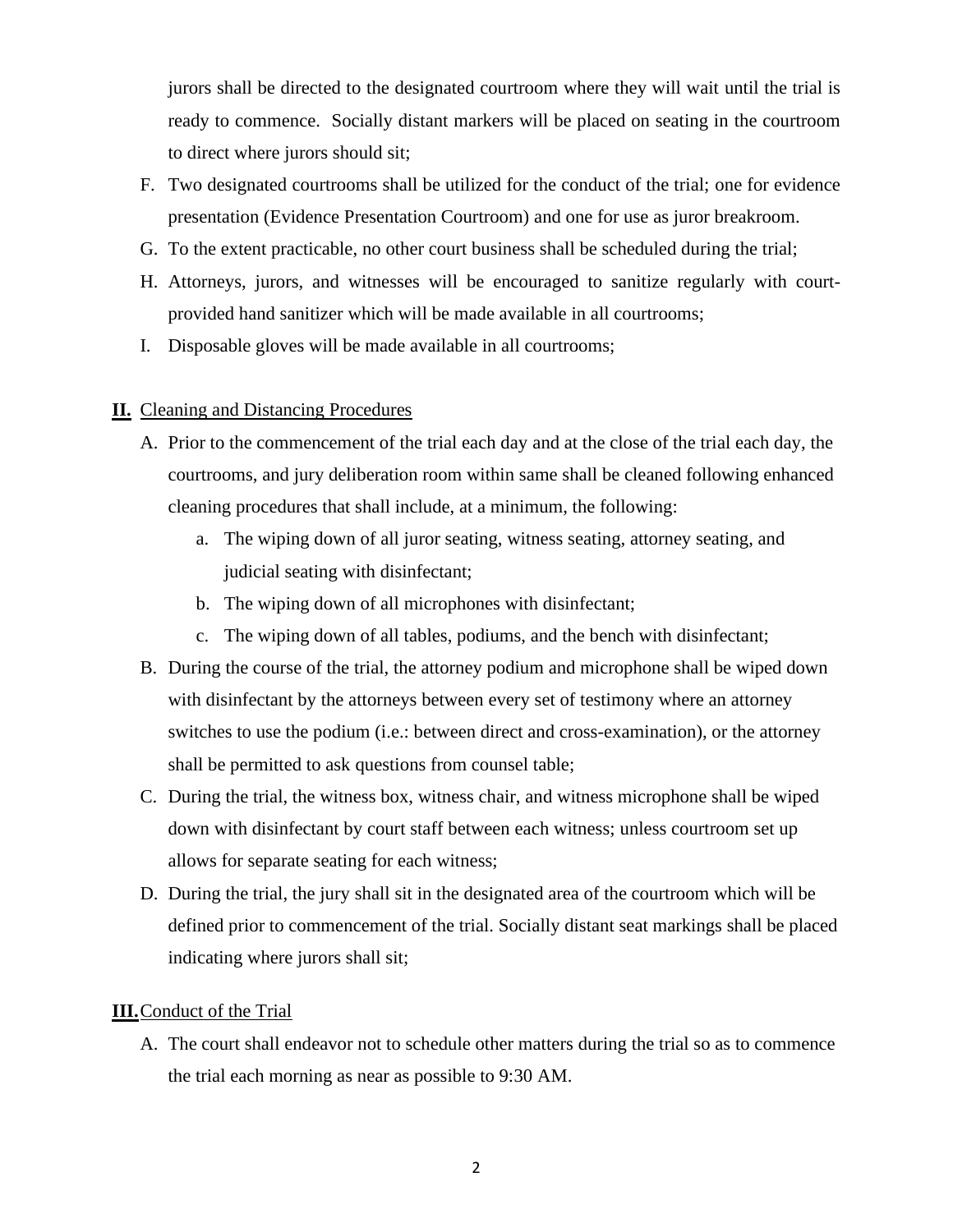- B. During the trial, should any conversations need to take place between attorneys and the court outside the presence of the jury, such conversations shall take place utilizing the second courtroom or other space designated for that purpose. During such conferences the jurors shall remain in their jury seats in the trial courtroom;
- C. During the trial no attorney shall be permitted to approach a witness or the jury. Should any item of evidence need to be presented to a witness, such item of evidence should first be handed to a court officer who may present it to the witness. Should an attorney wish to publish an item of evidence to the jury, the following protocols should be utilized:
	- a. All items of evidence shall be treated with the same protocols normally reserved for biohazard evidence;
	- b. If the evidence is documentary or photographic, the document or photograph shall be placed on an overhead projector and displayed on a screen to the jury;
	- c. If the evidence is physical, the evidence shall be held up and displayed for the jury;
	- d. The court may provide for an item of evidence to be given to the jury only if there is a request from the jury to view that item of evidence or if the court deems it necessary upon application from counsel, for the jury to see the item of evidence closer;
	- e. Protective gloves shall be made available to counsel, witnesses and jurors when handling physical or documentary evidence.
- D. During the course of the trial all court staff, attorneys, the defendant, jurors, and witnesses shall be required to wear face masks except that during actual testimony a witness may remove his/her face mask if requested in which case they shall be provided with a disposable clear face shield to enable the jury to see their face while testifying. When testimony is complete the witness shall again be directed to replace his/her face mask;
- E. Witnesses may appear by Skype for Business/Microsoft Teams or other live remote connection. If a witness (fact or expert) is unable or unwilling to appear in person, counsel must provide for his or her remote appearance at the assigned time for that witness unless good cause for non-appearance is shown; consent may not be unreasonably withheld, and the Trial Judge shall determine whether good cause for the

3